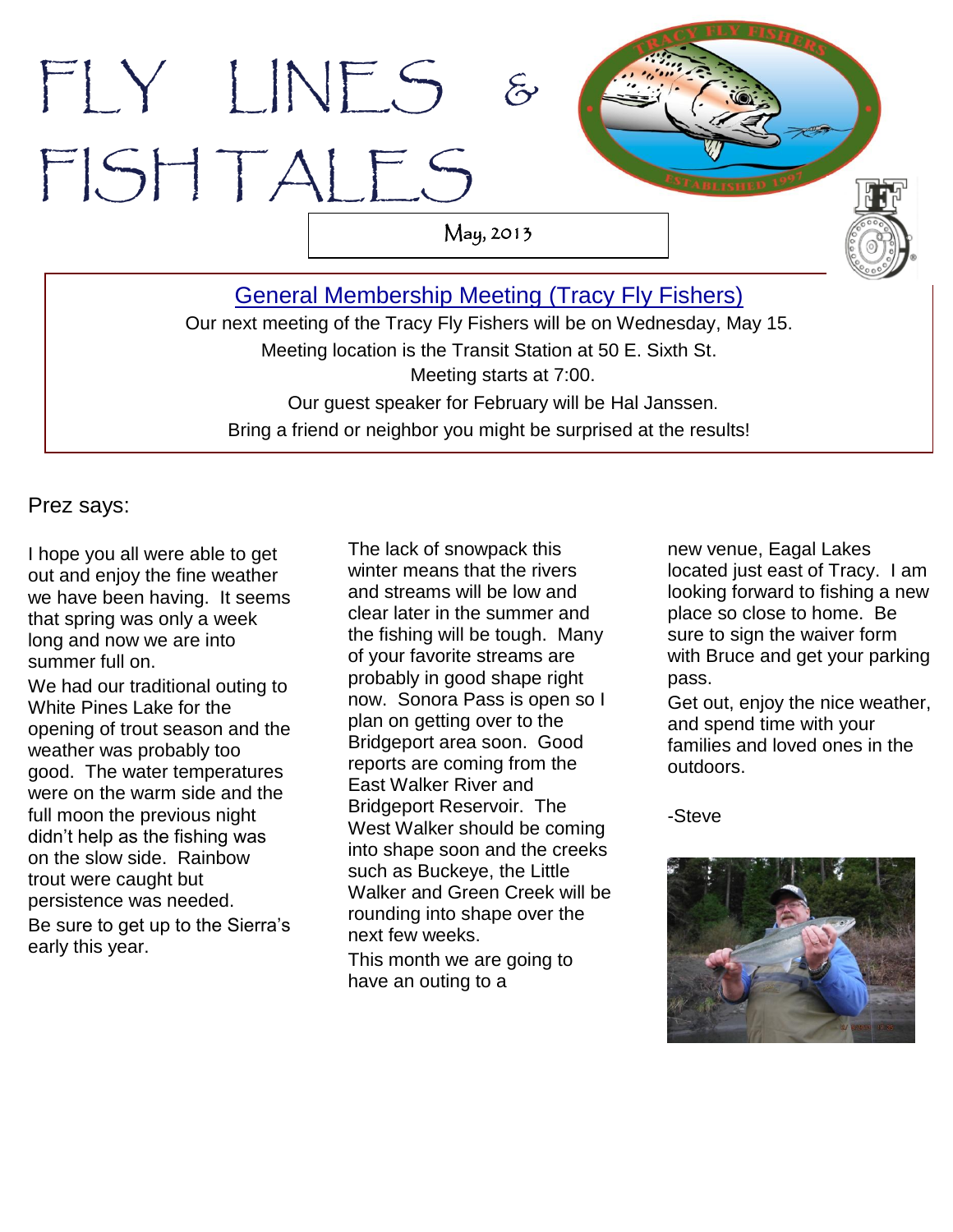#### May's Guest Speaker:

Hal Janssen is a nationally known writer, artist, lecturer, and video personality. He has been fly fishing for over 50 years and has fished extensively throughout the North and South America for nearly every species of fresh and salt water fish. Hal's account of his first steelhead trip was wading wet in the winter because no one made waders for 9 year old kids in 1952. The old timers from the Golden Gate Casting Club adopted him, setting him up with a shooting head and teaching him to cast.

Hal has been responsible for developing significant portions of the fly fishing equipment and concepts in use today. He and Scientific Anglers founder Leon Martuch developed S/A's wet tip fly line. He and John Agnew worked on the development of Sunset Line Company's fly lines, Sunset's Cannonball, the first tapered lead core line, and the invention of the density compensated uniform sink line. Hal came up with the idea for the Mastery Stillwater series of clear fly lines, and was part of changing Amnesia from solid to fluorescent colors. In 1978 he created The Fly Tyer' Showcase Box to display flies, the Rac Wrench, a fly fishing shirt, as well as fly rods and nets. He designed a signature line of hooks with Partridge-U.K., and consulted with a number of companies including the J. Kennedy Fisher Rod Company, Cortland, and Rio Products.

In 1979, he was one of the first in the Umpqua Feather Merchants contract tyers program. Today, over 70 Janssen fly patterns are manufactured and have worldwide distribution. Hal's patterns are on display at the William Cushner Fly Fishing Museum, the University of Idaho, and the Forestry Museum in Elvermum, Norway.

Hal's series of three 1980 videotapes: "Fly Fishing Secrets", was the first collection of instructional fly fishing videos ever produced and were in part responsible for the explosion of fly fishing video titles available today. Hal founded the Hal Janssen Company in 1979, the first exclusively fly fishing equipment distributor. For almost thirty years, until they retired in 2007, Hal and his wife Jane, worked with fly shops around the world.

As a fine artist, Hal Janssen has illustrated all the fly drawings and paintings for Anglers' Calendar for over 20 years and has illustrated many magazine articles. When Hal gets involved in anything he usually gets "Best of Show," as has been the case over the past ten years that he has been actively involved in carving exceptional fish, mostly of trout in special woods. He calls them "Living Wood" to describe their unique life-like realism. In his spare time, Hal restores classic cars and has professional pin striper status through his induction into their Hall of Fame.

As a pioneer of saltwater, steelhead, stillwater, and float tubing techniques, Hal has written over 25 articles for leading fly fishing magazines. His June 1979 Fly Fisherman Magazine article kicked off the popularization of float tubing and he has contributed to 21 books as both an artist and an author. Hal gained broad recognition as an instructor for his still water fly fishing seminars and schools, for his many years of presentations to fly clubs, and for entertaining thousands as a member of the Coors Outdoor Team, and Ed Rice's International Sportsman's Exposition Pro Staff. He helped found the Diablo Valley Fly Fishers Club and is a fisheries consultant to Wilderness Unlimited, Cal Trout, the Smith River Advisory Council, Putah Creek Council, and the Alameda Creek Alliance.

Hal's book "*Fly-Fishing Secrets Stillwater"* is full of never before available Stillwater information and revolutionary fly patterns and instruction on how to tie and fish them. Hal is a member of the Federation of Fly-Fishing Hall of Fame and is a member of the prestigious California Outdoor Hall of Fame. He is an exceptional individual who has made significant contributions to the sport of fly-fishing.



The Tracy Fly Fishers' Board of Directors meets on the first Wednesday of each month at the Safeway grocery store's Community Room at 1801 W. 11th Street. The next board meeting will be held on June 5, 2013, at 7:00 pm. The Board meetings are open to all TFF members. Stop by and see what goes on "behind the scenes" of your club!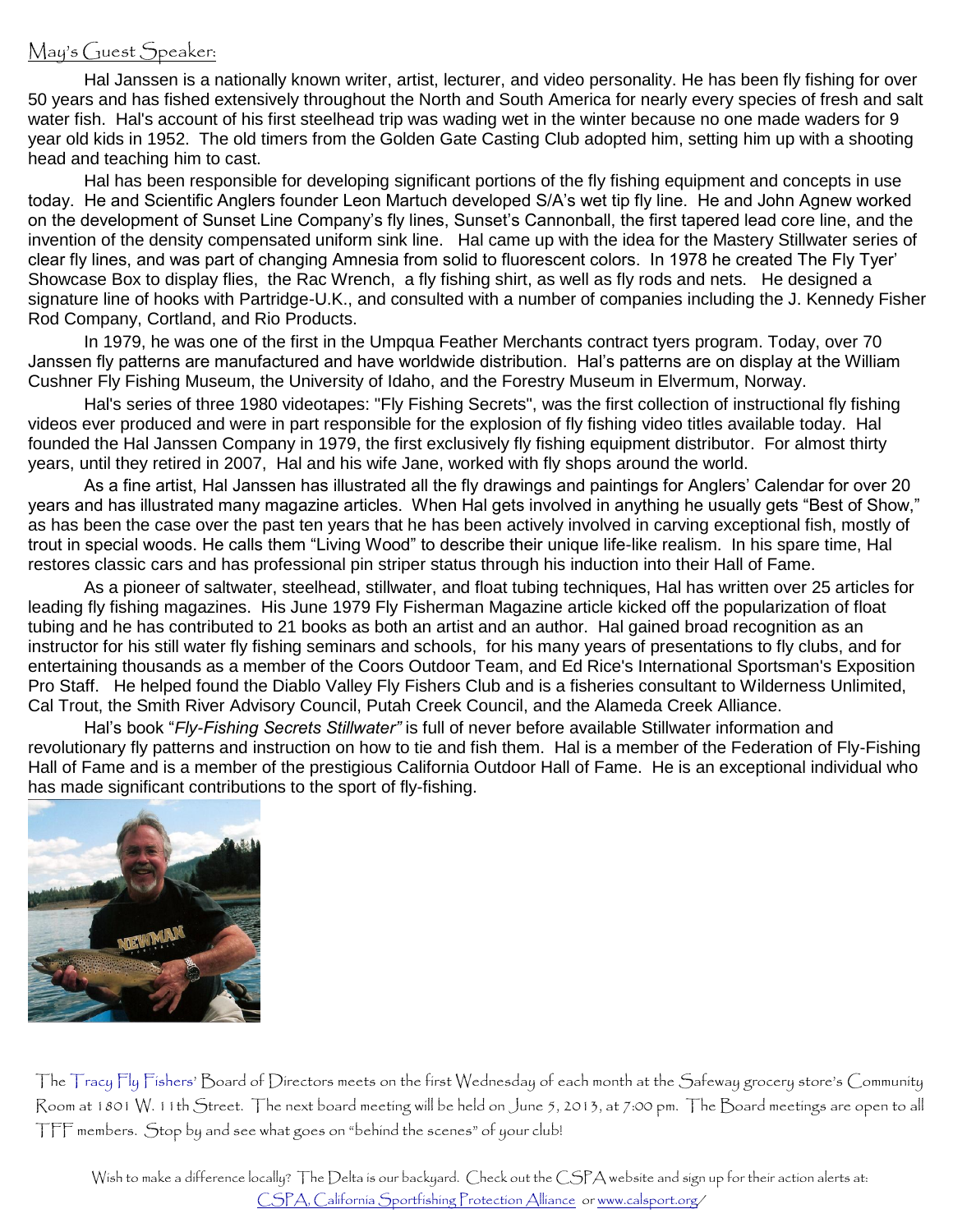## TFF Club Outings For 2013:

We have a great line up of outings planned for this year:

- 1) Season Opener at White Pines Lake on 4/27.
- 2) Fishing at Eagle Lake Bass Pond on 5/18. Moved to 5/25.
- 3) Davis Lake June 21 23.
- 4) North Fork of the Stanislaus River in July (final date will be determined once we see how the flows slow down.).
- 5) Alpine Lake Sept 27 29.
- 6) Davis Lake Oct 18 20.
- 7) Feather River in November.

Great unplanned outings also result from joining us at the monthly general meetings and just talking to other members about common interests and the opportunity to get in some fishing and share gas expenses.

## White Pines Lake :

Once again, TFF made its annual trip to White Pines Reservoir. We had 12 members attend, which was a great turn-out for the event

Regretfully, the fishing was TOUGH!

The air temperature was easily 80+ which kept the Trout deep- but what was really driving the fish not to bite was a new resident of White Pines Reservoira River Otter!

This little chap was all over the pond, and made any attempts to fish for the stubborn Trout even more difficult… A few Trout were caught by almost all-Dan Lord had a great day with 3 keepers- including one measuring 17 inches plus- the biggest fish of the day!

I can say in past years a 10, 15-plus fish day was common.

White Pines should turn to a HOT spot as the weather cools- remember, the town of Arnold/White Pines has their annual 'Father's Day' Tournament and they will plant fish up to 10 pounds!

White Pines is free to fish and has very nice amenities:

BBQ pits, Playground, Picnic Tables/Benches, Horse Shoes and clean Restrooms.

It also has a very nice beach for easy access to swimming.

Remember- NO gas or electric motors are allowed.

I hope you get the chance to visit White Pines this Season!

Rick Clemens-

BOARD MEMBERS President Stephen Holtzclaw 408-674-4065 Vice President/Secretary Rudy Lazard (209-239-4478) Treasurer Michael Carlson (925)216-2768 Membership J.C. Poulton (925)225-9201 Library & Casting Chuck Robbins (209)835-7812 Programs Jeff Fadden (209-836-4158) Webmaster Ben Byng(209-612-5188) Raffle Dave Hiromoto (209-239-6200) Gary Phillips (925)829-7466 Outings Bruce Germolus (209-836-9089) Logistics Pat Ferguson (209)835-2981 Trout in The Classroom and Conservation Rod Buchanan (209)815-0062 **E**ducation Rick Clemens (209)346-2765 Stan Elijah (209-8154657) Newsletter Mark McLean (209) 836-3311

*(pictures below)*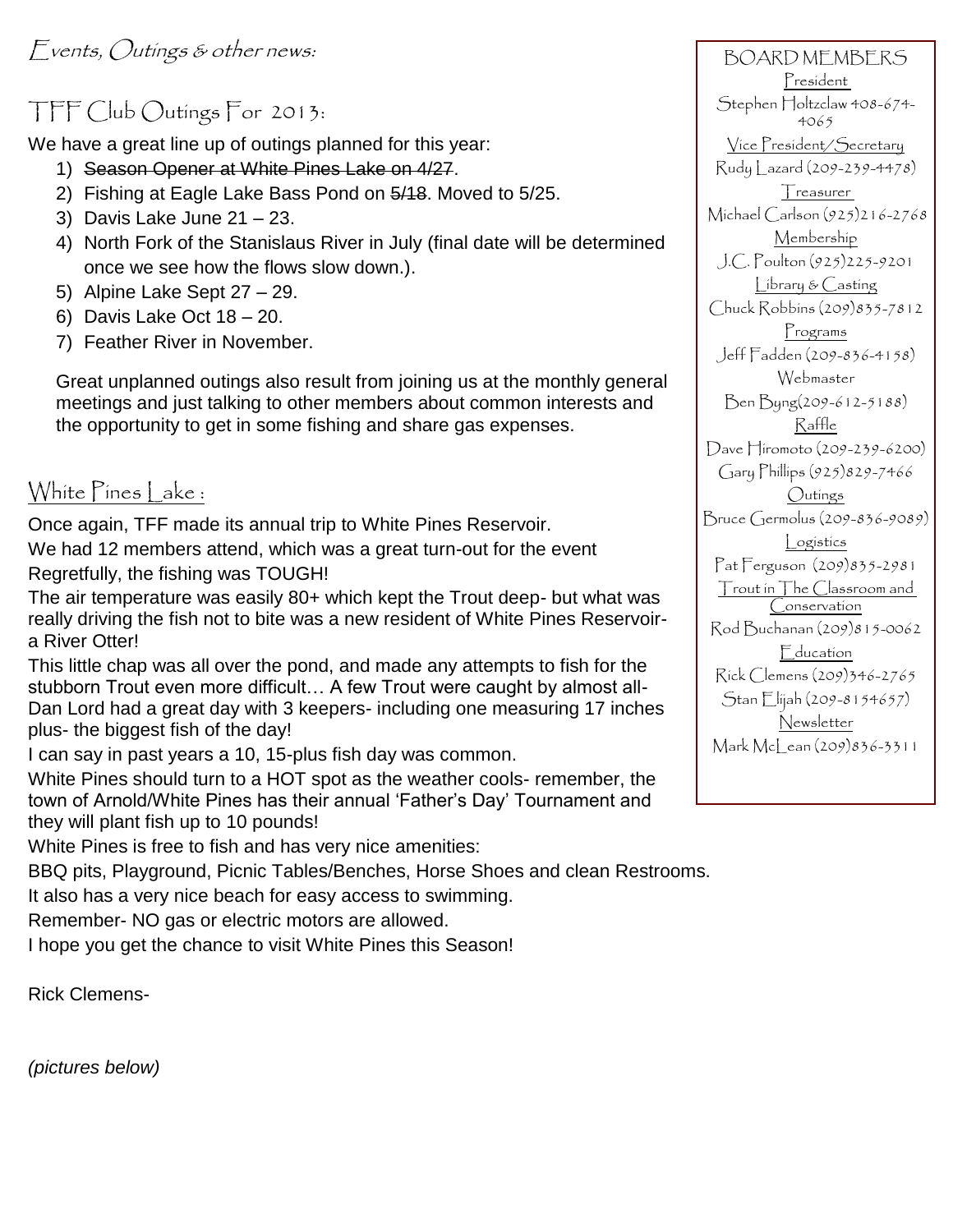



Genny Fadden getting ready for action. Steve, Pat, Steve Potter and Rick discussing tactics.

## Pyramid Lake, Nevada

A Jeff Fadden and Steve Holtzclaw met up with Rich Lobrovich at Pyramid Lake.



Jeff landed this nice one. Rich and Steve enjoying the day.





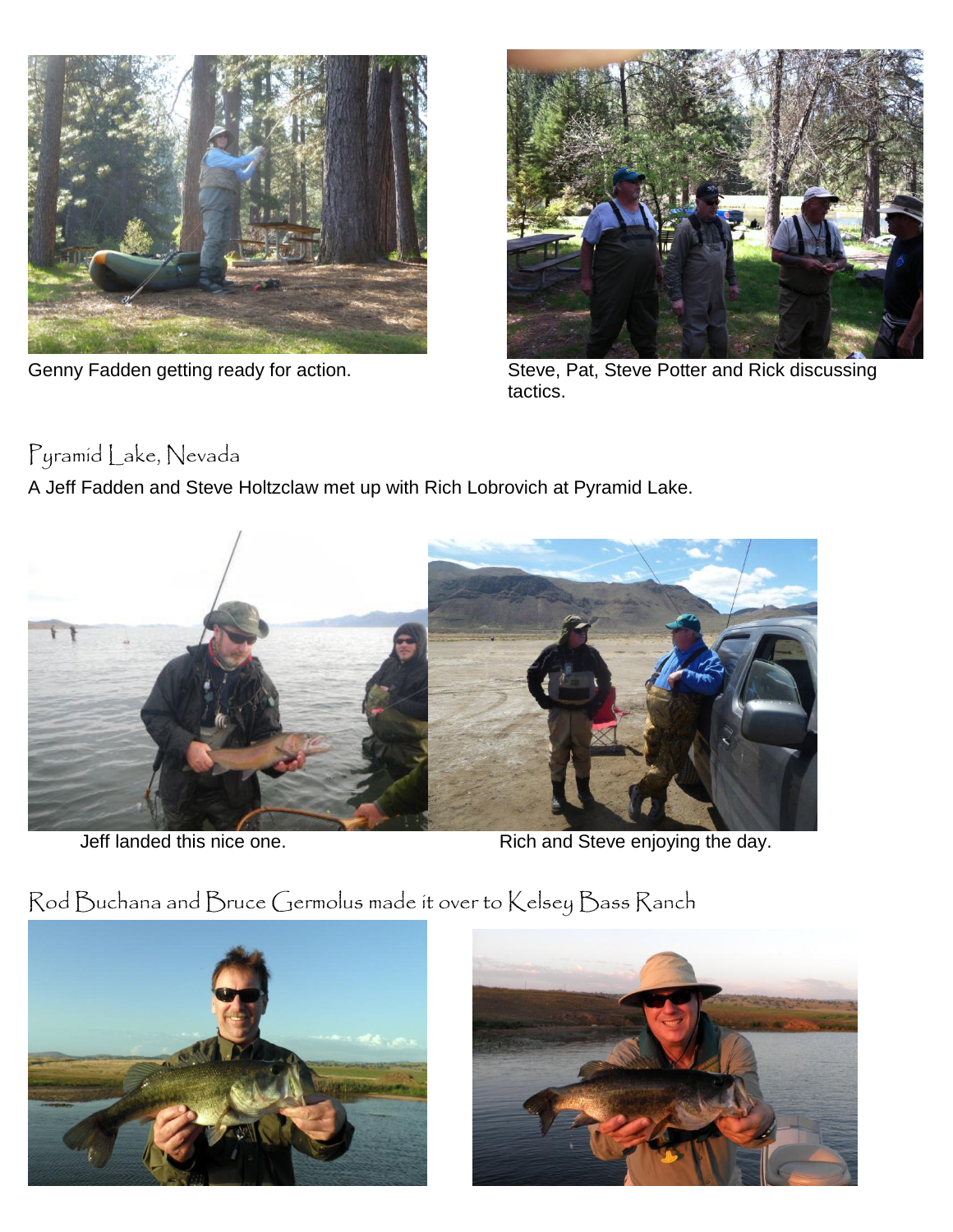### Education:

Rick and Stan have put together a great program for 2013. Remaining events are listed below…….

#### Golden Trout Award is back.

Be recognized as a TFF Golden Trout recipient upon completion of selected tasks in some of the following categories: Literature (reading), Conservation, Entomology, Outing participation, contribute to club events, Casting, Knots, Fly Tying, Rod Building and Membership Drive. More details to follow!

#### Entomology. April 13<sup>th</sup> at 2 mile Bar. Date moved to May 11<sup>th</sup>.

Rod Building. June (3 days) exact date tbd.

Casting in the Park with Chuck is back, the second Wednesday of the month. Don't miss monthly fly casting instruction with the master. Dr. Powers Park at 6:00 pm. June 12th is the next session.

A priceless benefit included in your membership! Remember, your membership includes the whole family. Bring the kids out and see how they do.



#### *Support your local Parks and Recreation District*

Parks Make Life Better! Parks and recreation make lives and communities better now and in the future by providing access to the serenity and inspiration of nature; outdoor space to play and exercise; facilities for self-directed and organized recreation; positive alternatives for youth which help lower crime and mischief; and activities that facilitate social connections, human development, therapy, the arts, and lifelong learning. Check out our Parks and Community Services Video:

[http://www.youtube.com/watch?v=gwFAe7V8pio&feature=channel\\_page](http://www.youtube.com/watch?v=gwFAe7V8pio&feature=channel_page)